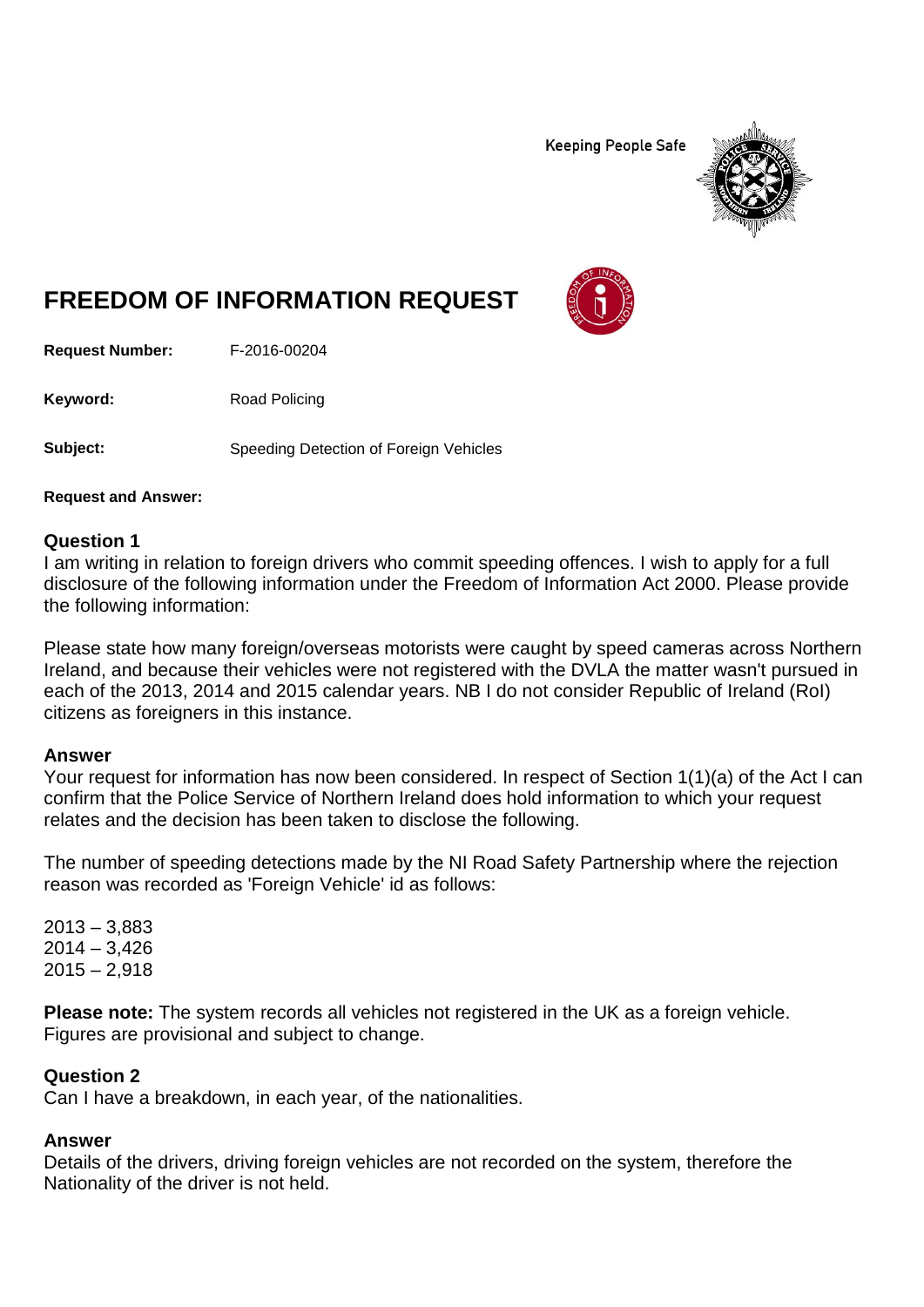# **Question 2b**

Can I have a breakdown by location/road (i.e. which roads are speeders escaping justice).

# **Answer**

Please see the tables at the end of this correspondence detailing locations of detected foreign vehicles for 2013, 2014 and 2015.

# **Question 3**

Please state how many RoI motorists were caught by speed cameras across Northern Ireland and because their vehicles were not registered with the DVLA the matter was not pursued in each of the 2013, 2014 and 2015 calendar years.

# **Question 3b**

Can I have a breakdown by location/road (i.e. which roads are speeders escaping justice).

## **Answer**

In response to Question 3 and 3b, the system records all vehicles not registered in the UK as a foreign vehicle, therefore ROI vehicles are recorded as foreign vehicles and numbers specifically for ROI cannot be provided separately.

*Source: NI Road Safety Partnership Statistician*

If you have any queries regarding your request or the decision please do not hesitate to contact me on 028 9070 0164. When contacting the Freedom of Information Team, please quote the reference number listed at the beginning of this letter.

If you are dissatisfied in any way with the handling of your request, you have the right to request a review. You should do this as soon as possible or in any case within two months of the date of issue of this letter. In the event that you require a review to be undertaken, you can do so by writing to the Head of Freedom of Information, PSNI Headquarters, 65 Knock Road, Belfast, BT5 6LE or by emailing [foi@psni.pnn.police.uk.](mailto:foi@psni.pnn.police.uk)

If following an internal review, carried out by an independent decision maker, you were to remain dissatisfied in any way with the handling of the request you may make a complaint, under Section 50 of the Freedom of Information Act, to the Information Commissioner's Office and ask that they investigate whether the PSNI has complied with the terms of the Freedom of Information Act. You can write to the Information Commissioner at Information Commissioner's Office, Wycliffe House, Water Lane, Wilmslow, Cheshire, SK9 5AF. In most circumstances the Information Commissioner will not investigate a complaint unless an internal review procedure has been carried out, however the Commissioner has the option to investigate the matter at his discretion.

Please be advised that PSNI replies under Freedom of Information may be released into the public domain via our website @ [www.psni.police.uk](http://www.psni.police.uk/)

Personal details in respect of your request have, where applicable, been removed to protect confidentiality.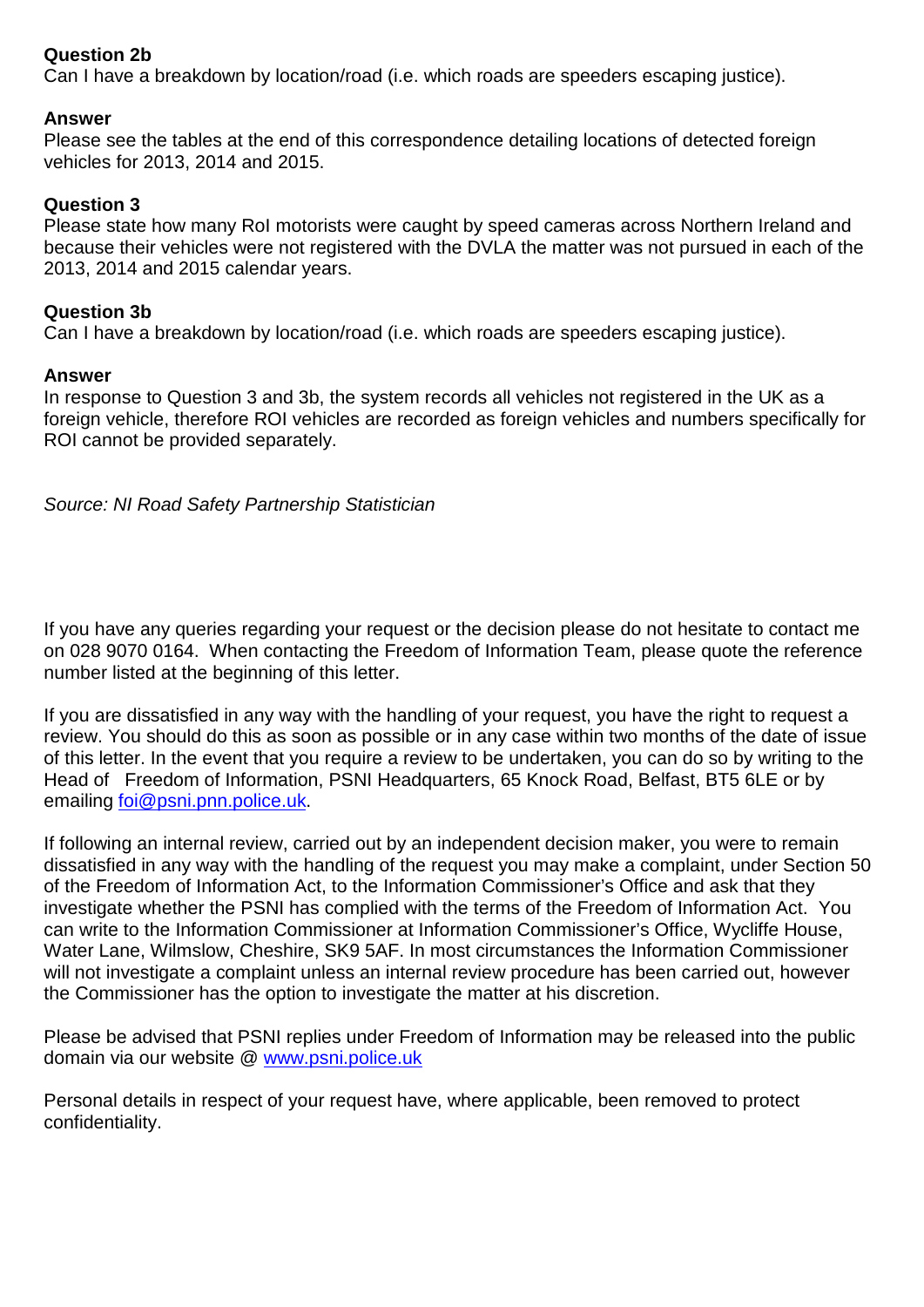#### 2013 Locations where vehicle is foreign vehicle

A1 BELFAST-NEWRY ROAD, BANBRIDGE A1 BELFAST-NEWRY ROAD, DROMORE A2 BELFAST ROAD - NEAR TROOPERSLANE ROAD TO HARBOUR ROUNDABOUT A2 BELFAST ROAD, BANGOR (ABBEY ST. TO BALLYROBERT) A2 CULMORE ROAD BETWEEN MADAMSBANK AND TEMPLEARD A2 CULMORE ROAD BETWEEN PENNYBURN ROUNDABOUT & MADAMSBANK ROAD A2 DHU VARREN ROAD, PORTRUSH A2 LARNE ROAD, CARRICKFERGUS TO EDEN A26 FROSSES ROAD (CROSSTAGERTY RD TO LOGANS) A26 FROSSES ROAD, BALLYMENA RD TO BOYLAND ROAD A26 FROSSES ROAD, BURNQUARTER, MURPHYS **A27 TANDRAGEE ROAD** A28 GOSFORD ROAD, MARKETHILL A29 COOKSTOWN ROAD TO MONEYMORE DUAL CARRIAGEWAY **A29 STATION ROAD, MONEYMORE A3 MONAGHAN ROAD** A3 PORTADOWN TO ARMAGH ROAD A32 CORNAGRADE ROAD, ENNISKILLEN A5 CURR ROAD, OMAGH A5 DOOGARY ROAD, OMAGH A5 OMAGH ROAD, BALLYGAWLEY A5 VICTORIA ROAD AT BREADY VILLAGE A5 VICTORIA ROAD AT MAGHERAMASON VILLAGE A505 DRUM ROAD, COOKSTOWN A509 ENNISKILLEN / DERRYLIN A55 BELFAST RING ROAD AT UPPER KNOCKBREDA ROAD A6 GLENSHANE RD FIVEMILESTRAIGHT (MAGHERA, JNCTN OF FIVEMILE STRAIGHT TO CASTLEDAWSON R'ABOI A8 Belfast to Larne A8 LARNE, ANTIVILLE ROAD TO REDLANDS ROUNDABOUT ANTRIM ROAD, BELFAST ANTRIM ROAD, BELFAST (STATIC CAMERA) ARMAGH ROAD, PORTADOWN Arney Road, Bellanaleck, Fermanagh **B20 CRAWFORDSBURN ROAD, BANGOR** B56, Ballyrobert Rd, Ballyrobert Village, Ballyclare Ballinderry Bridge Road, Cookstown **BALLYBOGY VILLAGE** BALLYMONEY ROAD, BALLYMENA Ballynahinch Rd, Anahilt, Hillsborough Ballynahinch Rd, Carryduff BALLYQUIN ROAD / GLENVIEW, LIMAVADY **BALMORAL AVENUE, BELFAST BANBRIDGE ROAD WARINGSTOWN BANGOR ROAD, NEWTOWNARDS** BELFAST ROAD, ENNISKILLEN BELFAST ROAD, MAGUIRESBRIDGE CASTLEREAGH ROAD, BELFAST CASTLEWELLAN ROAD, HILLTOWN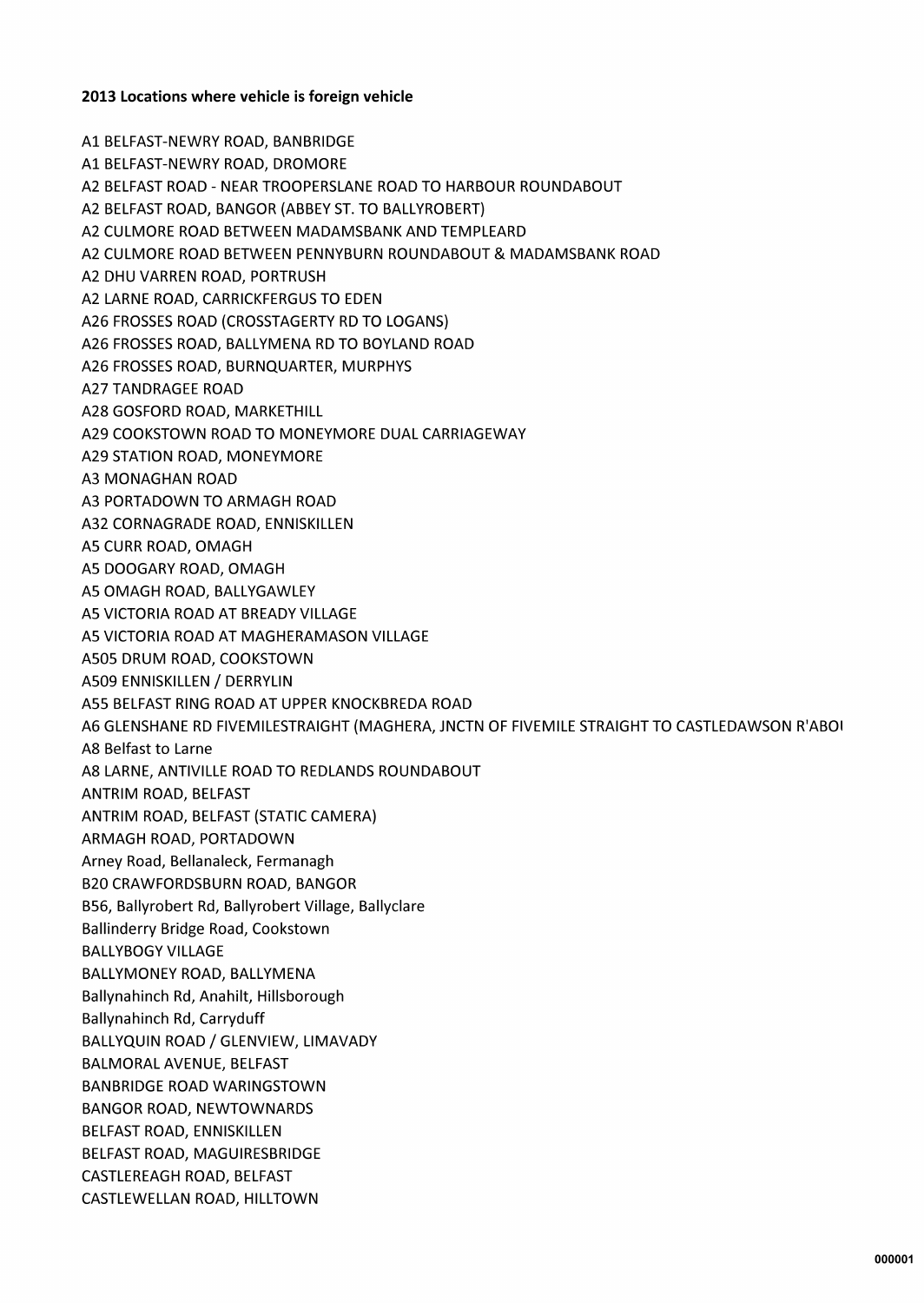CHAPEL ROAD, DUNGIVEN TOWN **CLOONEY ROAD CAW BRAE CARRIAGEWAY** Clooney Road from Gransha Rbt to Maydown Rbt Colinglen Rd, Dunmurry CRANKILL ROAD DUAL CARRIAGEWAY, GLARRYFORD CRESCENT LINK RD FROM ALTNAGELVIN ROUNDABOUT TO KILFENNAN ROUNDABOUT (40) Culcavy road, Hillsborough DUNGIVEN ROAD, LONDONDERRY DUNMORE ROAD, THE SPA, BALLYNAHINCH **EAST CIRCULAR ROAD, BANGOR FACTORY ROAD, ENNISKILLEN** FINVOY ROAD, BALLYMONEY FOREGLEN ROAD, BALLYHANEDIN FOREGLEN ROAD, DUNGIVEN Glebe Rd, Anahilt, Hillsborough **GLEN ROAD/GRANSHA ROAD GLENRAVEL ROAD, CARGAN GLENSHANE ROAD GLENSHANE ROAD, MAGHERA** HILLSBOROUGH OLD ROAD, HILLSBOROUGH HILLTOWN ROAD, RATHFRILAND **KERNAN ROAD, PORTADOWN** KILKEEL ROAD, ANNALONG **KILLYCLOGHER ROAD** Lisnagole Rd, Maguiresbridge Madden Road, Tandragee Magheraconluce Rd, Hillsborough MAGHERAFELT ROAD, MONEYMORE MAIN STREET, DERRYLIN MAIN STREET, HILLTOWN, NEWRY MAIN STREET, LACK VILLAGE **MALONE ROAD, BELFAST** MILL HILL, CASTLEWELLAN Monaghan Road, Middletown village, Armagh MOYARGET ROAD, BALLYCASTLE Moylagh Rd. Beragh NEWRY ROAD, WARRENPOINT Old Eglish Road, Dungannon PORTADOWN ROAD, TANDRAGEE SAINTFIELD ROAD SAINTFIELD ROAD, BELFAST (STATIC CAMERA) **SCARVA ROAD, BANBRIDGE** Sligo Road, Enniskillen Soldierstown Road, Aghalee, Lisburn Springfield Road, Belast SPRINGFIELD ROAD, BELFAST TOBERMORE ROAD, MAGHERA Tollymore Road, Newcastle UPPER LISBURN ROAD, BELFAST Upper Newtownards Road, Belfast (at Kerrsland Drive)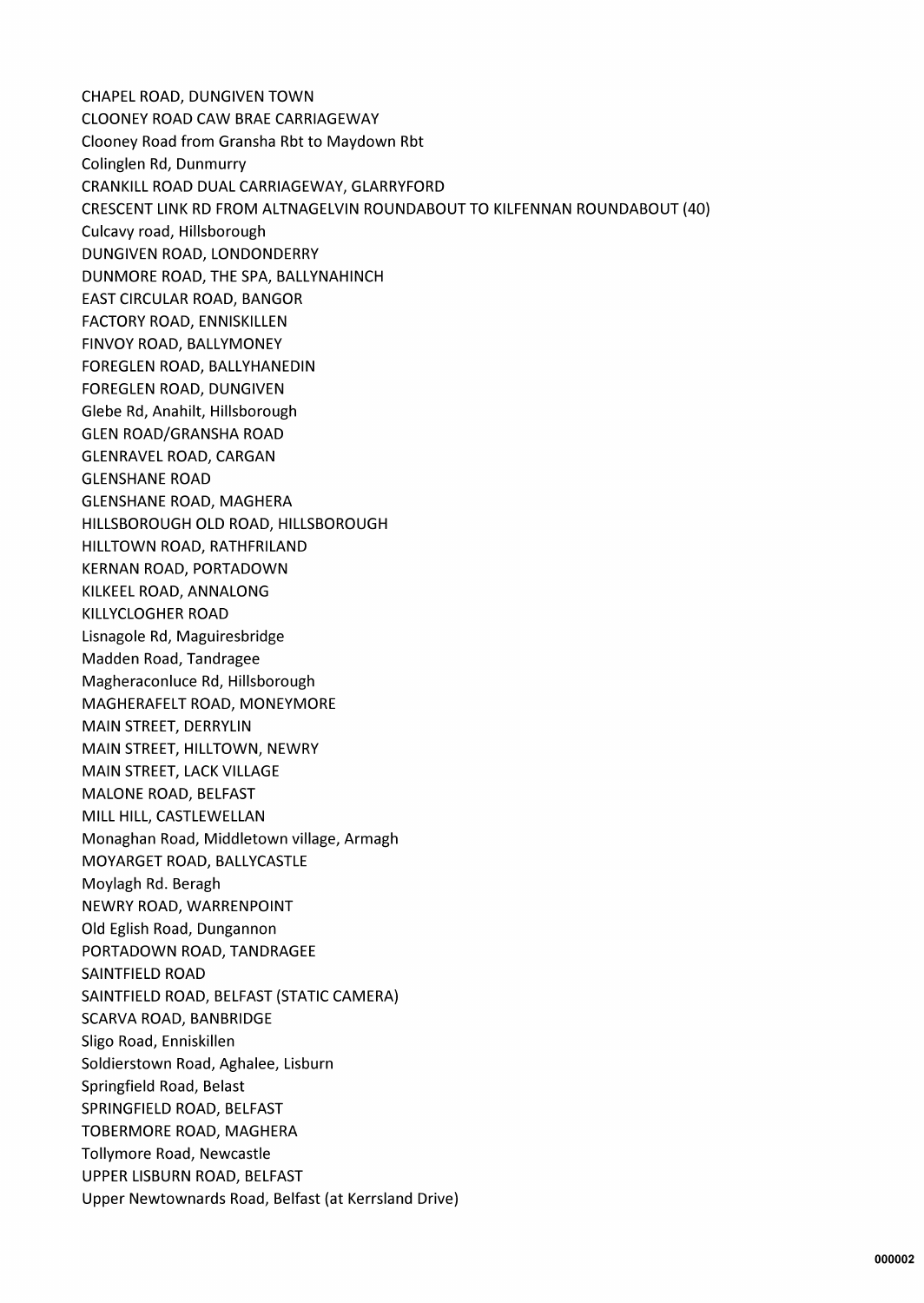Victoria Rd, Londonderry **WEST CIRCULAR ROAD, BANGOR** Whitewell Road, between Arthur Road and Shore Road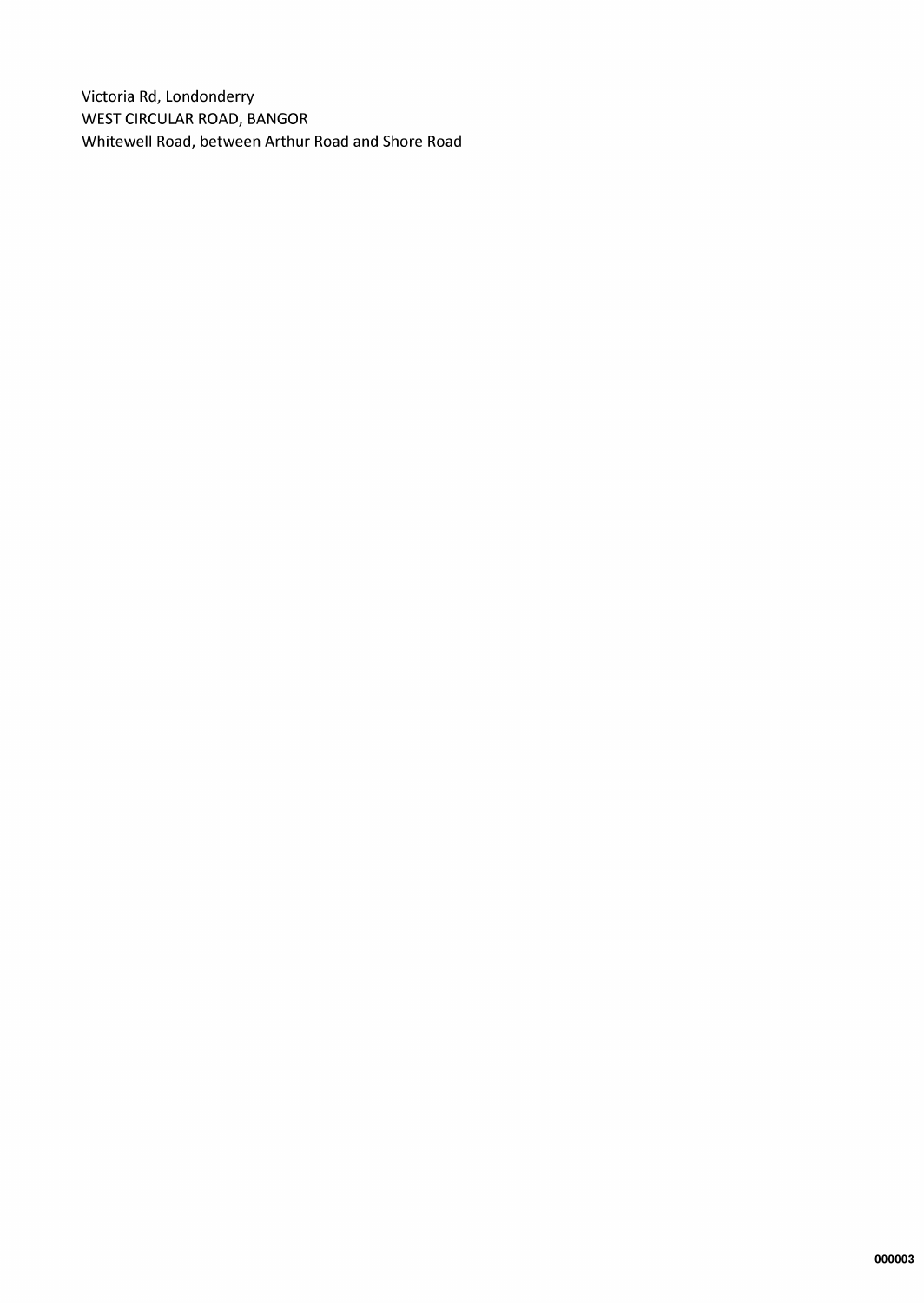#### 2014 Locations where vehicle is foreign vehicle

A1 BELFAST-NEWRY ROAD, BANBRIDGE A1 BELFAST-NEWRY ROAD, DROMORE A2 BALLYWALTER ROAD, BALLYWHISKIN A2 BELFAST ROAD - NEAR TROOPERSLANE ROAD TO HARBOUR ROUNDABOUT A2 BELFAST ROAD, BANGOR (ABBEY ST. TO BALLYROBERT) A2 CULMORE ROAD BETWEEN MADAMSBANK AND TEMPLEARD A2 CULMORE ROAD BETWEEN PENNYBURN ROUNDABOUT & MADAMSBANK ROAD A2 DHU VARREN ROAD, PORTRUSH A2 LARNE ROAD, CARRICKFERGUS TO EDEN A2 MARINE HIGHWAY, CARRICKFERGUS A2 SHORE RD (RUSH PARK - M2 FLYOVER) GREENCASTLE A2 SHORE ROAD - GREENCASTLE TO YORK ROAD A2 SHORE ROAD (RUSH PARK - BELFAST HIGH SCHOOL) A26 FROSSES ROAD (CROSSTAGERTY RD TO LOGANS) A26 FROSSES ROAD, BALLYMENA RD TO BOYLAND ROAD A26 FROSSES ROAD, BURNQUARTER, MURPHYS A28 Gosford Rd, Loughgilly, Armagh (Temp Roadworks) A28 GOSFORD ROAD, MARKETHILL A29 Tobermore Rd Desertmartin (Main Street, Desertmartin) A3 MONAGHAN ROAD A32 CORNAGRADE ROAD, ENNISKILLEN A37 DUNHILL ROAD, (DRUMCROON RD TO SPRINGWELL) A5 CURR ROAD, OMAGH A5 Curr Road, Omagh A5 DOOGARY ROAD, OMAGH A5 MULVIN ROAD BETWEEN VICTORIA BRIDGE & NEWTOWNSTEWART A5 OMAGH ROAD, BALLYGAWLEY A505 DRUM ROAD, COOKSTOWN A55 UPPER KNOCKBREDA ROAD, BELFAST, Saintfield Rd to Castlereagh Rd A6 DUNGIVEN (GARVAGH RD - PRIORY LANE) A8 Ballyrickard, Larne A8 Belfast to Larne A8 LARNE, ANTIVILLE ROAD TO REDLANDS ROUNDABOUT ANTRIM ROAD, BELFAST ANTRIM ROAD, BELFAST (STATIC CAMERA) Ardmore Road, Waterside, Londonderry ARMAGH ROAD, PORTADOWN Arney Road, Bellanaleck, Fermanagh Aughrim Rd, Magherafelt B56, Ballyrobert Rd, Ballyrobert Village, Ballyclare Ballinderry Road, Lisburn (bt A3 Moira Rd and Enterprise Crescent) Ballyhornan Rd, Downpatrick BALLYLOUGH ROAD, ANNSBOROUGH (2.2KM FROM MCKAYS ROAD TO ARDNABANNON ROAD) BALLYMONEY ROAD, BALLYMENA Ballynahinch Rd, Anahilt, Hillsborough Ballynahinch Rd, Carryduff Ballynahinch Rd, Saintfield BALLYQUIN ROAD / GLENVIEW, LIMAVADY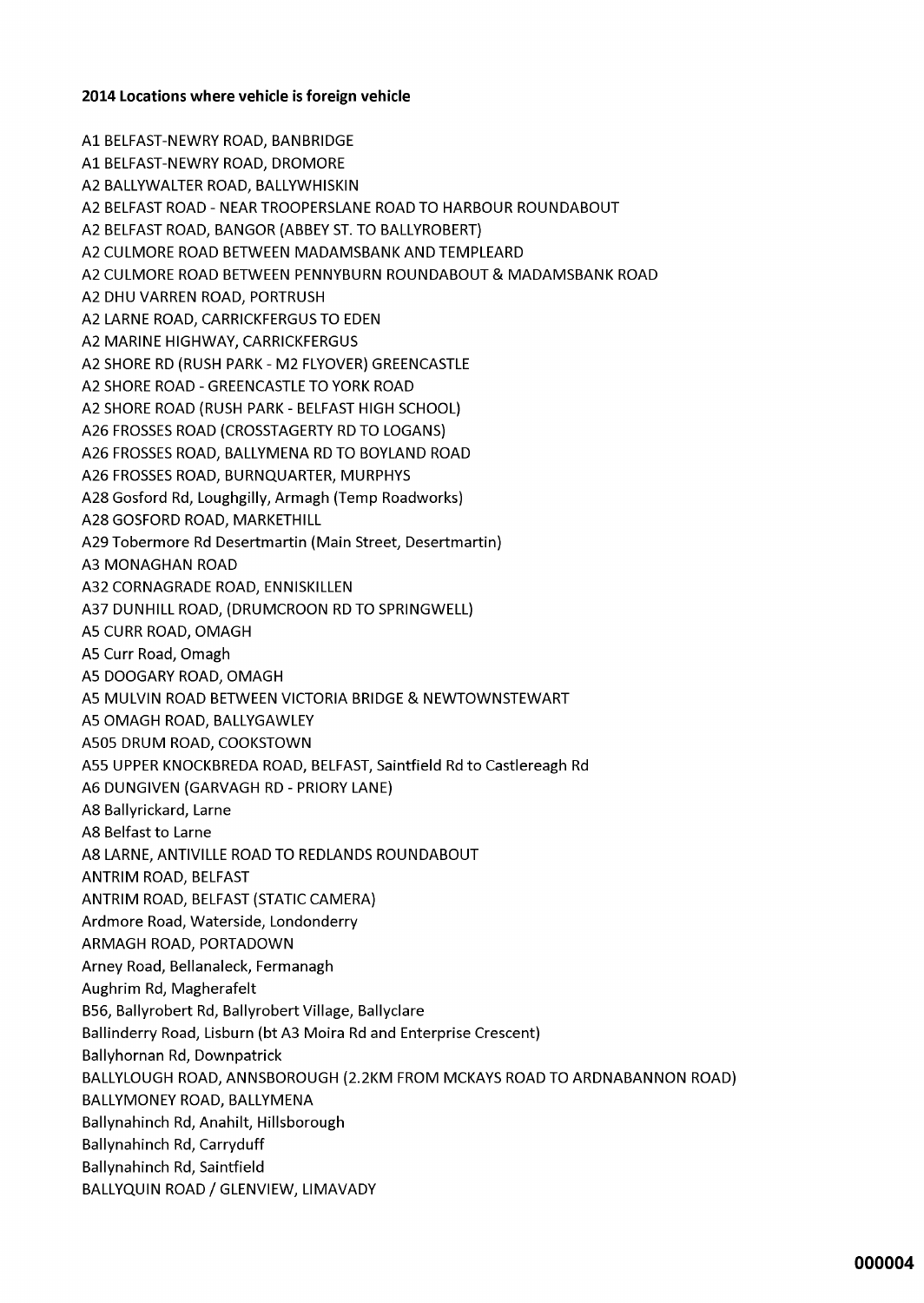**BALLYSILLAN ROAD BANGOR ROAD, NEWTOWNARDS** Belfast Rd, Glenavy, Lisburn Belfast Rd, Saintfield BELFAST ROAD, ENNISKILLEN BELFAST ROAD, MAGUIRESBRIDGE Belmont Road, near to Tweskard Lodge, East Belfast BELSIZE ROAD LISBURN, MOSS ROAD TO HARMONY HILL Castlehill Road, Belfast CASTLEWELLAN ROAD, CLOUGH (1KM FROM NO. 13 NEWCASTLE RD TO MONEYCARRAGH BRIDGE) Church street, Ballygawley CLOONEY ROAD CAW BRAE CARRIAGEWAY Clooney Road from Gransha Rbt to Maydown Rbt Colinglen Rd, Dunmurry **CROFT ROAD, BALLYGALLEY** Cromore Rd Coleriane, Dundoon Rd-Cove Hill Pk Culcavy road, Hillsborough Derrycourtney Road, Caledon, Dungannon DONAGHADEE ROAD, BANGOR Downpatrick Road, Crossgar, Downpatrick Drumadoon, Frosses Rd - T/Road works Drumrane Road, Burnfoot village, Dungiven **DUBLIN ROAD, NEWRY** DUNGIVEN ROAD, LONDONDERRY EAST CIRCULAR ROAD, BANGOR **FACTORY ROAD, ENNISKILLEN** Feeny Road, Feeny village, Londonderry FINVOY ROAD, BALLYMONEY FOREGLEN ROAD, BALLYHANEDIN **GLENRAVEL ROAD, CARGAN GLENSHANE ROAD, MAGHERA** HILLSBOROUGH OLD ROAD, HILLSBOROUGH HILLTOWN ROAD, RATHFRILAND KILLYCLOGHER ROAD Killylane Rd, Greysteel, L'derry Lisnagole Rd, Maguiresbridge Madden Road, Tandragee Main Street, Claudy, Londonderry MAIN STREET, DERRYLIN MAIN STREET, LACK VILLAGE MALONE ROAD, BELFAST Monaghan Road, Middletown village, Armagh MOYARGET ROAD, BALLYCASTLE NEWRY ROAD, WARRENPOINT **NORTH ROAD, CARRICKFERGUS** Nutfield Rd, Maguiresbridge PORTADOWN ROAD, TANDRAGEE SAINTFIELD ROAD, BELFAST (STATIC CAMERA) **SHORE ROAD, KIRCUBBIN** Soldierstown Road, Aghalee, Lisburn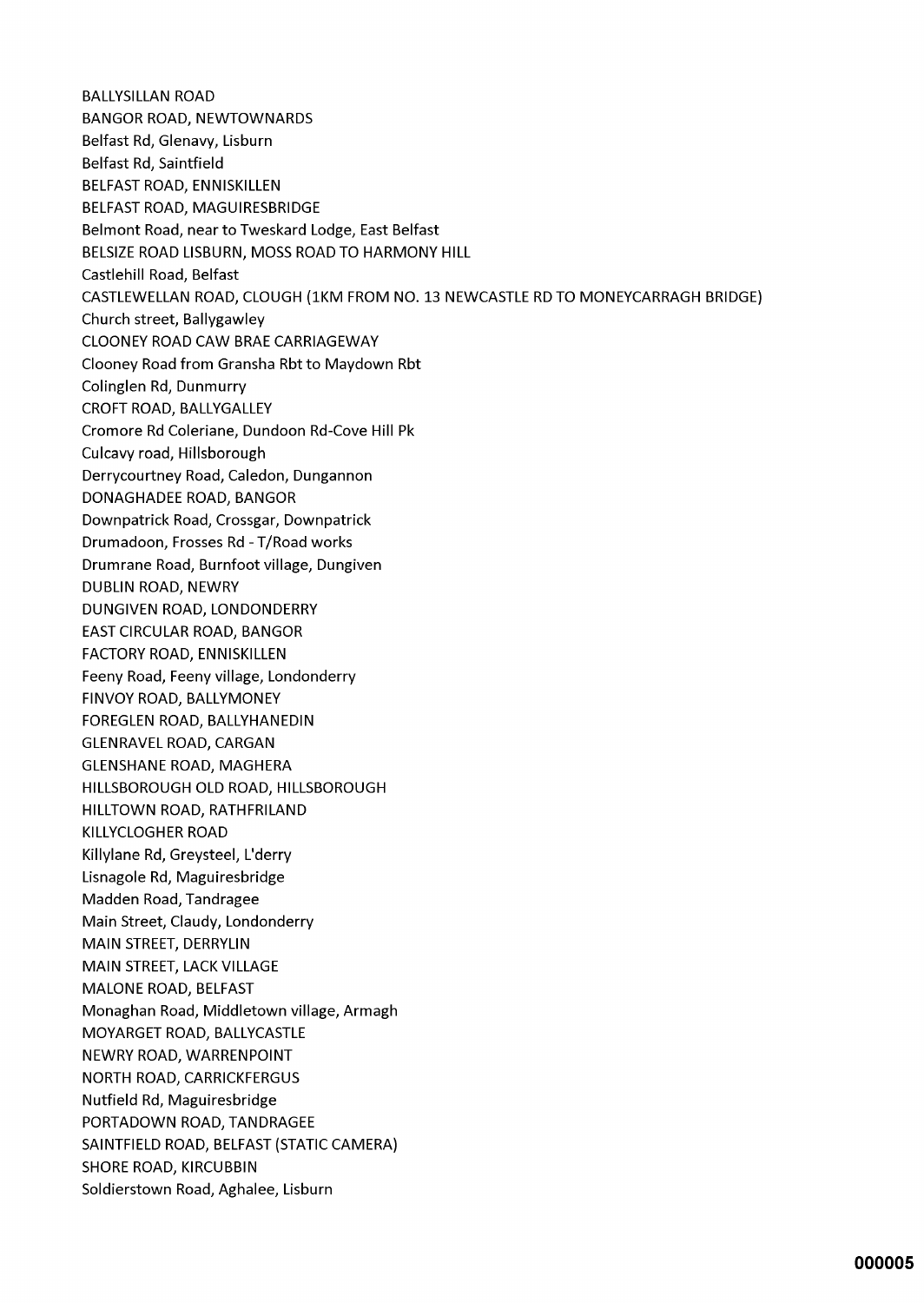SPRINGFIELD ROAD, BELFAST SPRINGFIELD ROAD, BELFAST (STATIC CAMERA) SWEEP ROAD, COOKSTOWN TOBERMORE ROAD, MAGHERA UPPER NEWTOWNARDS ROAD, BELFAST (at Kerrsland Drive) (STATIC CAMERA) **WOODVALE ROAD, EGLINTON**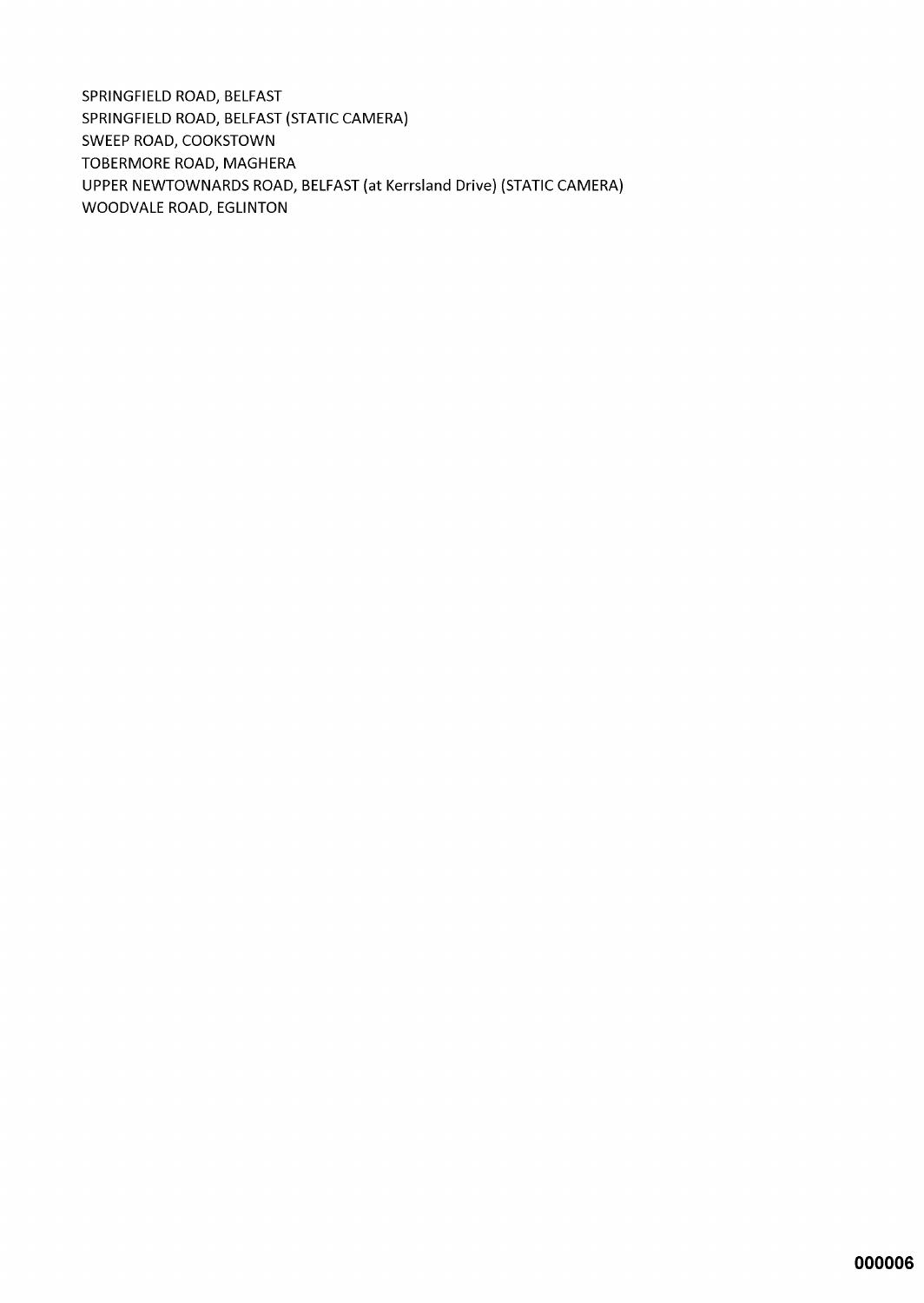#### 2015 Locations where vehicle is foreign vehicle

A1 BELFAST-NEWRY ROAD, BANBRIDGE A1 BELFAST-NEWRY ROAD, DROMORE A2 BELFAST ROAD, BANGOR (ABBEY ST. TO BALLYROBERT) A2 BELFAST TO BANGOR ROAD AT DICKSONS (SPECS) A2 CULMORE ROAD (PENNYBURN RBOUT - MADAMSBANK RD) A2 CULMORE ROAD BETWEEN MADAMSBANK AND TEMPLEARD A2 Garron Road, Glenarriffe A2 LARNE ROAD, CARRICKFERGUS TO EDEN A2 MARINE HIGHWAY, CARRICKFERGUS A2 SHORE ROAD - BELFAST HIGH SCHOOL TO RUSH PARK A2 SHORE ROAD - RUSH PARK TO M2 FLYOVER AT GREENCA A2 SHORE ROAD, GREENISLAND A23 Ballygowan Road, Crossnacreevy A25 CAMLOUGH ROAD, NEWRY A26 Crankill/Frosses Road A26 FROSSES RD, BURNQUARTER, MURPHYS A26 FROSSES RD, BALLYMENA RD TO MURPHYS/BURNQUARTER A26 Frosses Road (Ballylig - Smallquarter) A29 COOKSTOWN ROAD TO MONEYMORE DUAL CARRIAGEWAY A29 Main Street/Moneymore Road A29 Tobermore Road, Desertmartin A3 MONAGHAN ROAD, ARMAGH A32 CORNAGRADE ROAD, ENNISKILLEN A5 between VICTORIA BRIDGE & NEWTOWNSTEWART A5 CURR ROAD, OMAGH (60mph limit) A5 DOOGARY ROAD, OMAGH A5 CURR ROAD, OMAGH (60mph limit) A5 OMAGH ROAD (50mph limit) A5 OMAGH ROAD, BALLYGAWLEY A5 VICTORIA ROAD AT MAGHERAMASON VILLAGE A505 DRUM ROAD, COOKSTOWN (30mph limit) A55 KNOCK ROAD, BELFAST A55 UPPER KNOCKBREDA ROAD, BELFAST A6 Dungiven (Garvagh Road - Priory Lane) A6 Glenshane Road, Londonderry(Altnagelvin Roundabout - Daly's Brae) A8 LARNE, BALLYRICKARD ROAD TO ANTIVILLE ROADA8 LARNE, ANTIVILLE ROAD TO REDLANDS ROUNDABOUT ANTRIM ROAD, BELFAST ANTRIM ROAD, BELFAST (STATIC CAMERA) Antrim Road, Glengormley (Sandyholme Park-Ballyclare Road) Ardmore Road, Waterside, Londonderry ARMAGH ROAD, PORTADOWN (30mph limit) ARMAGH ROAD, PORTADOWN (60mph limit) Arney Road, Bellanaleck, Fermanagh Ballinderry Road, Lisburn (Moira Road-Enterprise Cres) BALLYLOUGH ROAD, ANNSBOROUGH (SOUTH DOWN) BALLYMONEY ROAD, BALLYMENA Ballynahinch Road, Carryduff Ballynahinch Road, Saintfield.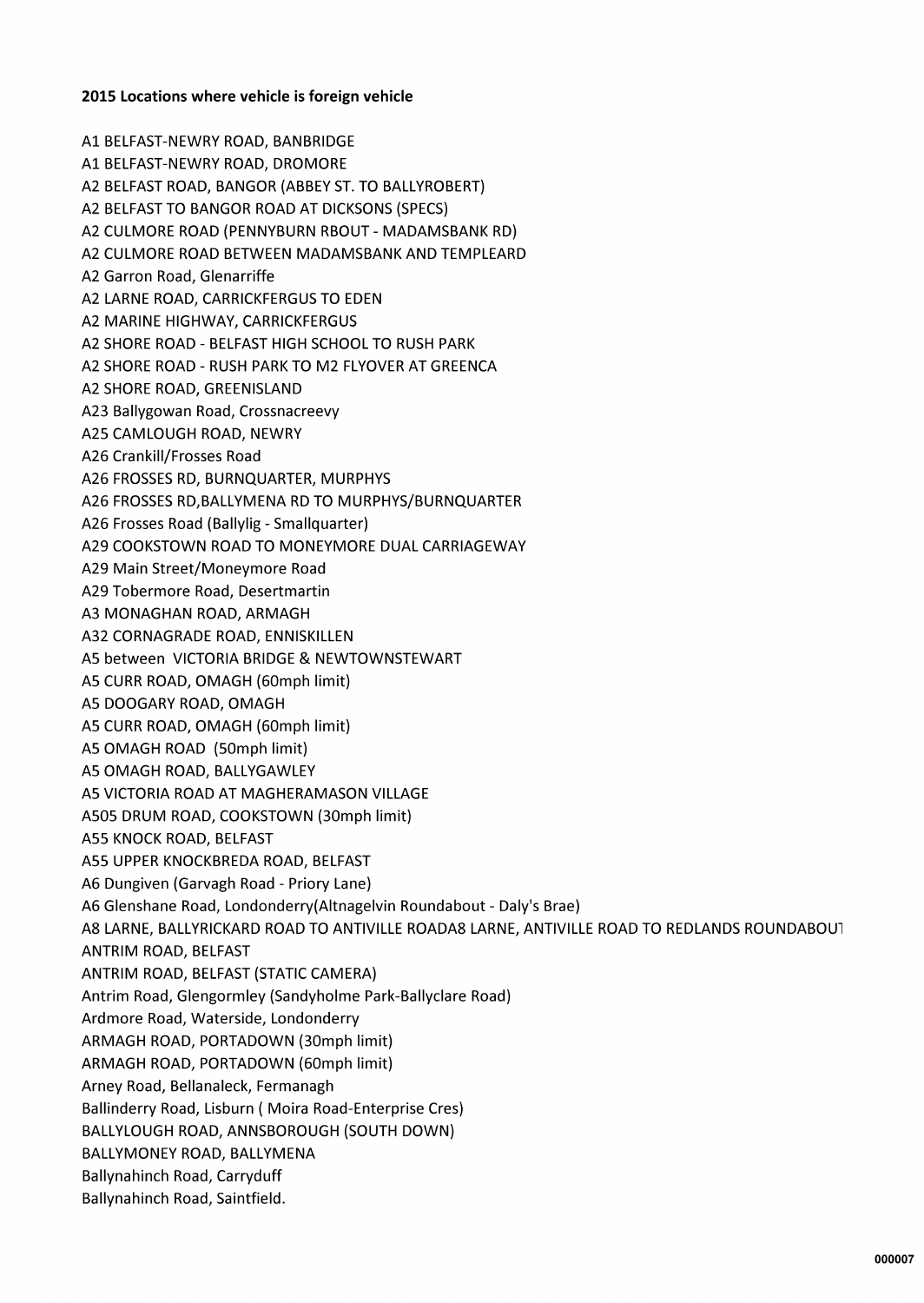BALLYQUIN ROAD/GLENVIEW, LIMAVADY **BALLYSILLAN ROAD BALMORAL AVENUE SOUTH BELFAST** Belfast Road (A2 Holywood Exchange) BELFAST ROAD, ENNISKILLEN (60mph limit) Belfast Road, Glenavy, Lisburn **Belfast Road, Saintfield** BELTOY ROAD EDEN, CARRICKFERGUS CASTLEWELLAN ROAD, CLOUGH CASTLEWELLAN ROAD, HILLTOWN Clooney Road (Gransha Rbt - Maydown Rbt) **CLOONEY ROAD CAW BRAE CARRIAGEWAY COLINGLEN ROAD, DUNMURRY** Comber Road, Dundonald CRANKILL ROAD DUAL CARRIAGEWAY, (GLARRYFORD) CROFT ROAD, BALLYGALLEY Cromore Road, Coleraine (Dundoon Road-Cove Hill Park) Crumlin Rd Belfast (Ingledale Pk-Oldpark Rd) Culcavy road, Hillsborough Derrycourtney Road, Caledon, Dungannon Doagh Road, Newtownabbey (Ballynure Road-Mossley Bridge) Downpatrick Road, Crossgar, Downpatrick Drumrane Road, Burnfoot Village, Dungiven **Dublin Road Antrim DUBLIN ROAD, NEWRY** Duncastle Road, New Buildings, Londonderry DUNGIVEN ROAD, LONDONDERRY EAST CIRCULAR ROAD, BANGOR **FACTORY ROAD, ENNISKILLEN** Feeny Road, Feeny Village, Dungiven FINVOY ROAD, BALLYMONEY **Galbally Road, Dromore GLENRAVEL ROAD, CARGAN GLENSHANE ROAD, MAGHERA** HILLSBOROUGH OLD ROAD, LISBURN KILLYLANE ROAD, GREYSTEEL, LONDONDERRY KILMORE ROAD, CROSSGAR KILLYCLOGHER ROAD Kings Road Belfast (Gilnahirk Rd-Sperrin Pk) LISBURN ROAD, BALLYNAHINCH Lisnagole Road, Maguiresbridge MADDEN ROAD, TANDRAGEE **MAIN STREET DERRYLIN** Main Street, Claudy, Londonderry **MALONE ROAD, BELFAST** Middletown Village, Armagh Moneygran Road, Kilrea MONEYHAW ROAD, MONEYMORE MOYARGET ROAD, BALLYCASTLE Moylagh Road, Beragh